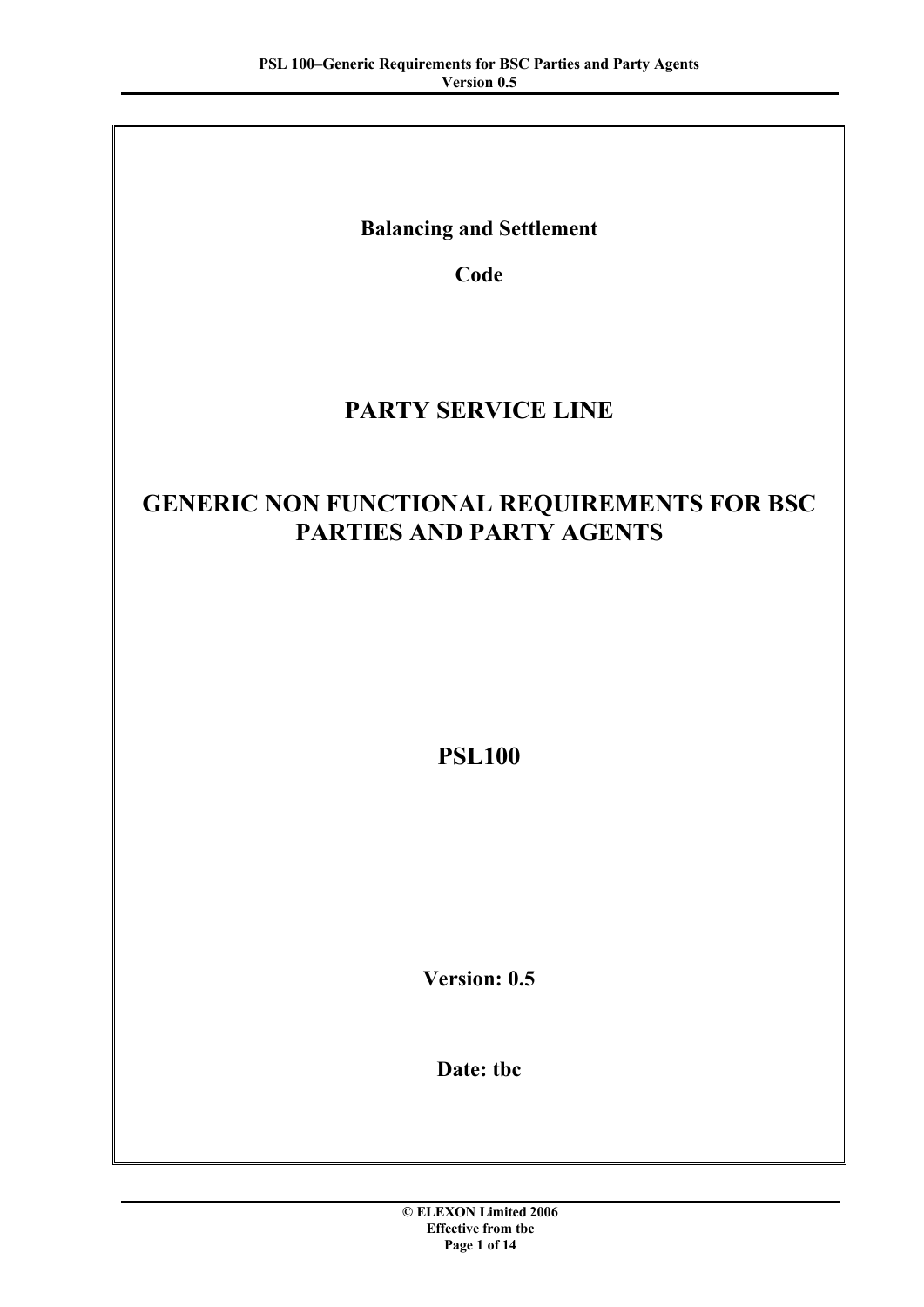# **Party Service Line 100**

- 1. Reference is made to the Balancing and Settlement Code (the BSC) for the Electricity Industry in Great Britain and, in particular, to the definition of "Party Service Line".
- 2. This is Party Service Line PSL 100, Version 0.5 relating to generic requirements for the following:
	- Suppliers;
	- · Licensed Distribution System Operators (LDSOs);
	- · Unmetered Supplies Operators (UMSOs);
	- · Supplier Meter Registration Services (SMRSs)
	- Data Aggregators (Half Hourly and Non-Half Hourly) (NHHDAs and HHHAs);
	- Data Collectors (Half Hourly and Non-Half Hourly) (NHHDCs and HHHCs);
	- · Supplier Volume Allocation Meter Operator Agents (Half Hourly and Non-Half Hourly) (SVA MOAs);
	- Central Volume Allocation Meter Operator Agents (CVA MOAs); and
	- Meter Administrators (MAs).
- 3. This PSL is effective from [TBC].
- 4. This PSL has **not** been approved by the Panel.

*Intellectual Property Rights, Copyright and Disclaimer -* The copyright and other intellectual property rights in this document are vested in ELEXON or appear with the consent of the copyright owner. These materials are made available for you for the purposes of your participation in the electricity industry. If you have an interest in the electricity industry, you may view, download, copy, distribute, modify, transmit, publish, sell or create derivative works (in whatever format) from this document or in other cases use for personal academic or other non-commercial purposes. All copyright and other proprietary notices contained in the document must be retained on any copy you make.

All other rights of the copyright owner not expressly dealt with above are reserved.

No representation, warranty or guarantee is made that the information in this document is accurate or complete. While care is taken in the collection and provision of this information, ELEXON Limited shall not be liable for any errors, omissions, misstatements or mistakes in any information or damages resulting from the use of this information or action taken in reliance on it.

For and on behalf of the Panel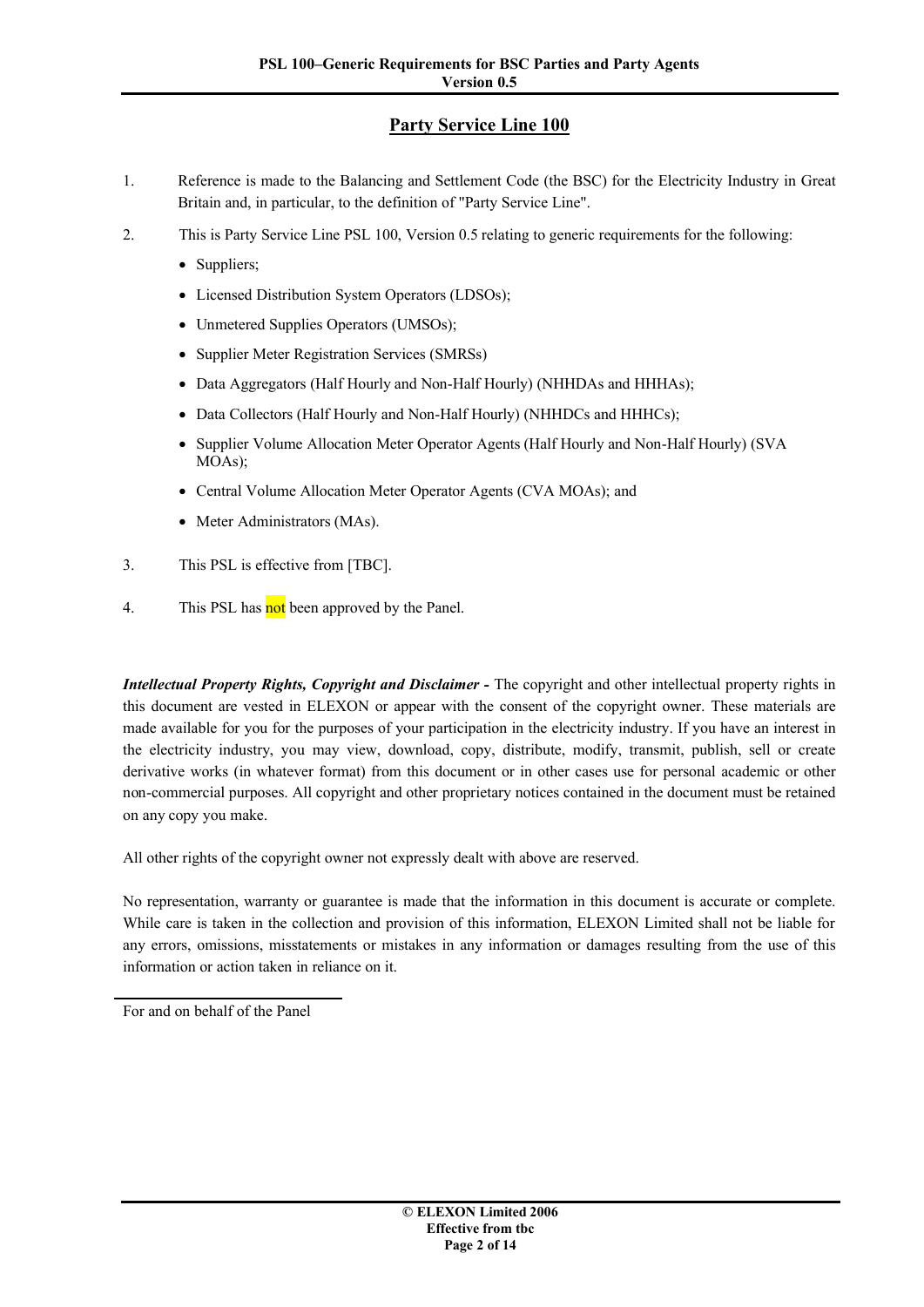# **Amendment record**

| Date     | <b>Version</b> | <b>Description of Changes</b>                                                      | <b>Changes included</b>                                              | Panel ref     |
|----------|----------------|------------------------------------------------------------------------------------|----------------------------------------------------------------------|---------------|
| 18/10/06 | 0.1            | New Document                                                                       | Initial Draft for peer<br>review                                     | N/A           |
| 28/11/06 | 0.2            | Updated with comments from peer<br>review                                          | draft<br>Second<br>for<br><b>ELEXON</b><br>internal<br>review        | N/A           |
| 08/12/06 | 0.3            | Updated with comments from internal<br>ELEXON review                               | Third<br>draft<br>for<br>industry review                             | <b>CPC594</b> |
| 09/01/07 | 0.4            | Updated with comments from first<br>external Impact Assessment and legal<br>review | for<br>Fourth<br>draft<br>second<br>internal<br><b>ELEXON</b> review | N/A           |
| 31/01/07 | 0.5            | Updated with comments from second<br>internal ELEXON review                        | Fifth<br>draft<br>for<br>second<br>external<br>impact assessment     |               |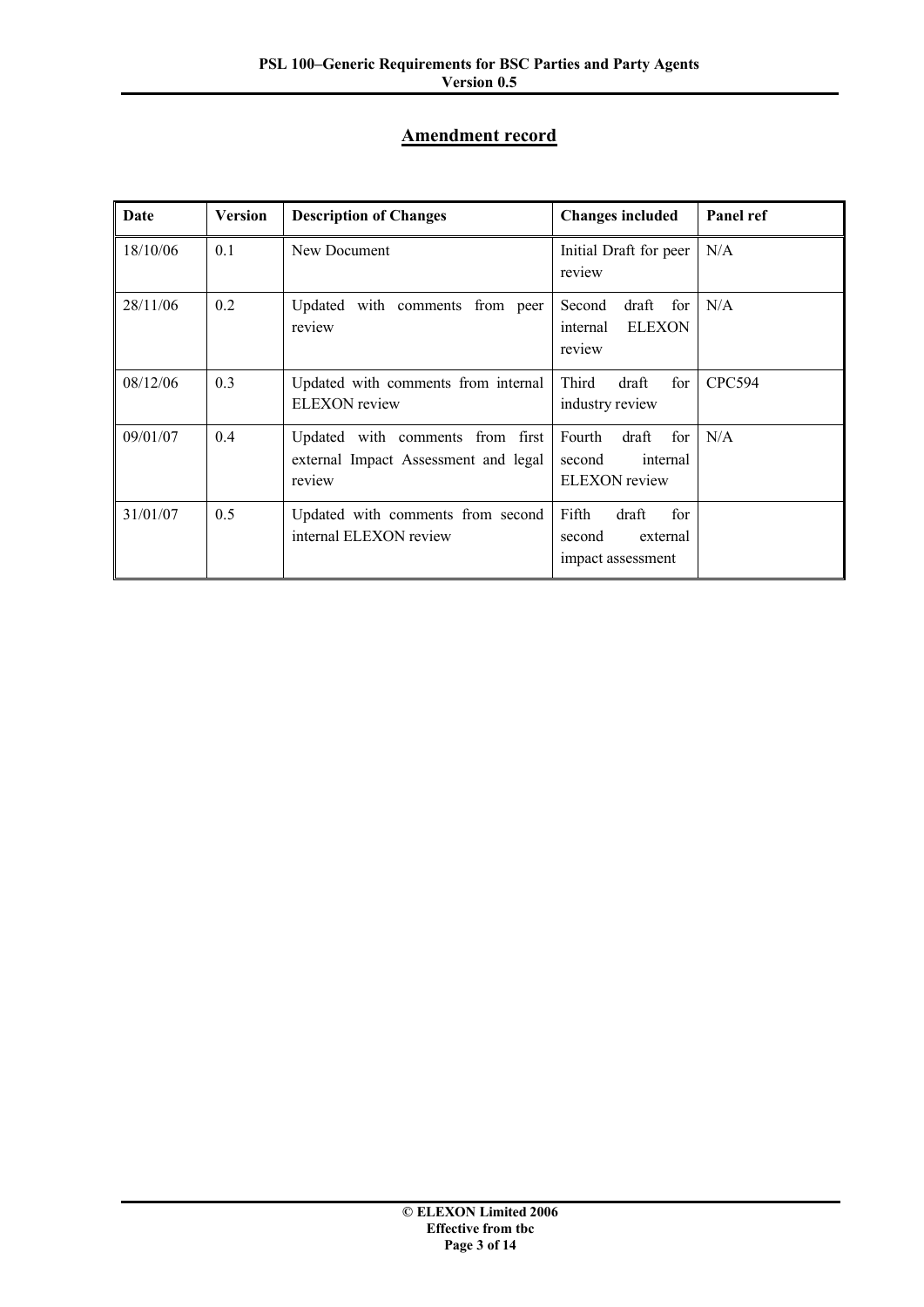# **Contents**

| 1    |  |
|------|--|
| 1.1  |  |
| 1.2  |  |
| 1.3  |  |
| 2    |  |
| 2.1  |  |
| 22   |  |
| 2.3  |  |
| 3    |  |
| 3.1  |  |
| 3.2  |  |
| 3.3  |  |
| 3.4  |  |
| 4    |  |
| 41   |  |
| 4.2  |  |
| 5    |  |
| 5.1  |  |
| 5.2  |  |
| 5.3  |  |
| 5.4  |  |
| 5.5  |  |
| 6    |  |
| 6.1  |  |
| 6.2  |  |
| 7    |  |
| 7.1  |  |
| 7.2  |  |
| 8    |  |
| 8.1  |  |
| 9    |  |
| 9.1  |  |
| 10   |  |
| 10.1 |  |
| 10.2 |  |
| 10.3 |  |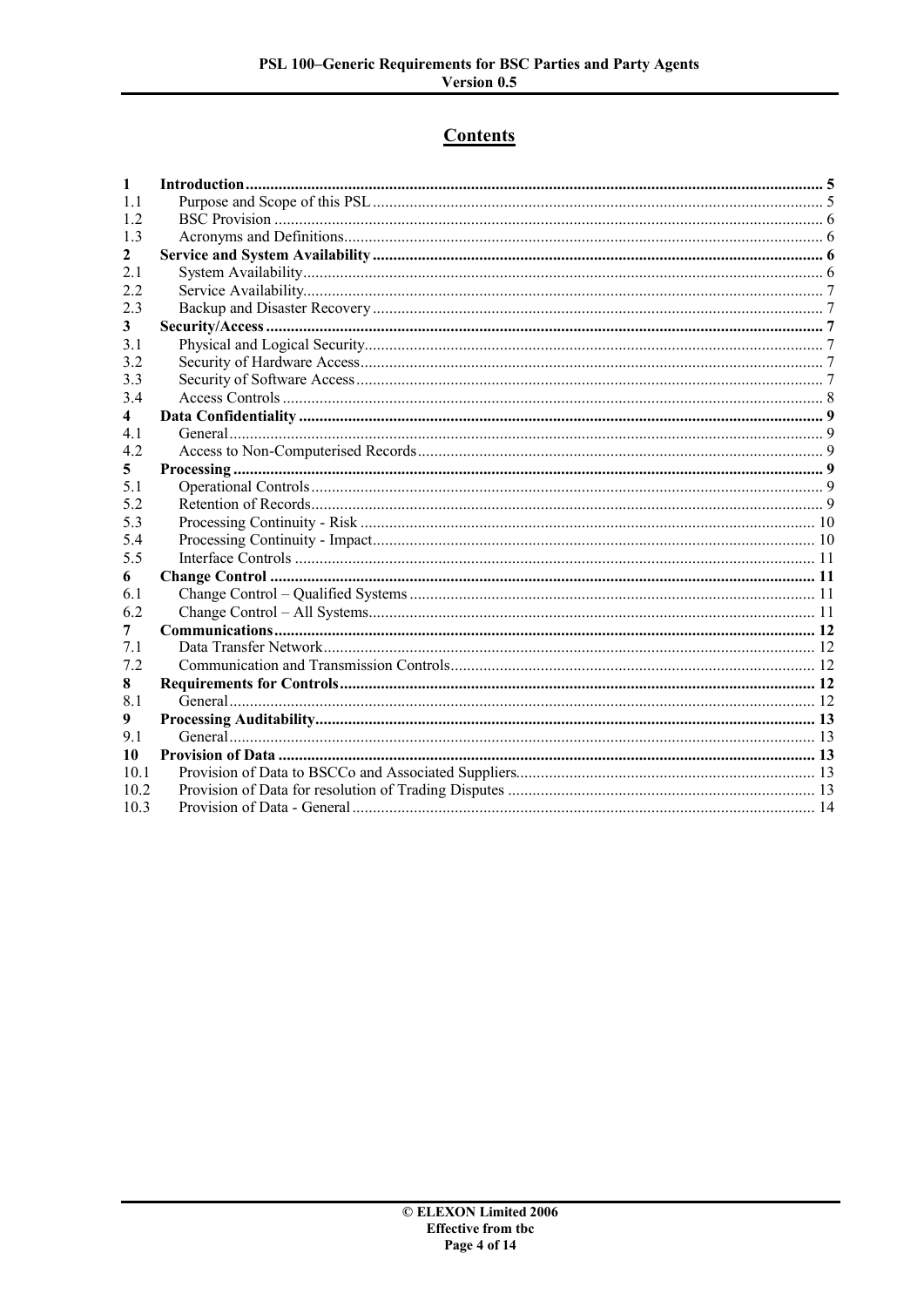### <span id="page-4-0"></span>**1 INTRODUCTION**

#### <span id="page-4-1"></span>**1.1 Purpose and Scope of this PSL**

- 1.1.1 This PSL defines the non-functional requirements that Suppliers, Supplier Agents, LDSOs and CVA MOAs shall comply with to fulfil their functions under the BSC. In this PSL certain common responsibilities and obligations are expressed to be undertaken by all of the following Market Participants (except where stated otherwise):
	- Suppliers,
	- · SVA HH MOAs;
	- · SVA NHH MOAs;
	- NHHDCs:
	- HHDCs;
	- · NHHDAs;
	- · HHDAs;
	- MAs;
	- · LDSOs;
	- · SMRSs;
	- UMSOs; and
	- · CVA MOAs;
- 1.1.2 The Supplier which appointed the relevant Supplier Agent (in this PSL, the "Associated Supplier") shall be responsible for and ensure the performance of those responsibilities and obligations and may, if permitted to do so by the terms of the BSC, itself perform such responsibilities and obligations instead.<sup>[1](#page-4-2)</sup>
- 1.1.3 The Registrant which appointed the CVA MOA (in this PSL, the "Associated Registrant") shall ensure the performance of those responsibilities and obligations and may, if permitted to do so by the terms of the BSC, itself perform such responsibilities and obligations instead.
- 1.1.4 In this PSL, a reference to a person appointed by an Associated Supplier includes a reference to a person appointed by someone other than the Associated Supplier to perform the relevant functions in relation to a SVA Metering System for which the Associated Supplier is responsible<sup>1</sup>.
- 1.1.5 For the purposes of this PSL, Suppliers, Supplier Agents, LDSOs, (including when acting in their capacity as UMSO) and CVA MOAs will be referred to as "Market Participants".
- 1.1.6 The Market Participant shall perform the responsibilities and obligations set out in this PSL in relation to each SVA and CVA Metering System to which it is appointed or responsible for.

<span id="page-4-2"></span><sup>1</sup> This paragraph is not applicable to CVA MOAs.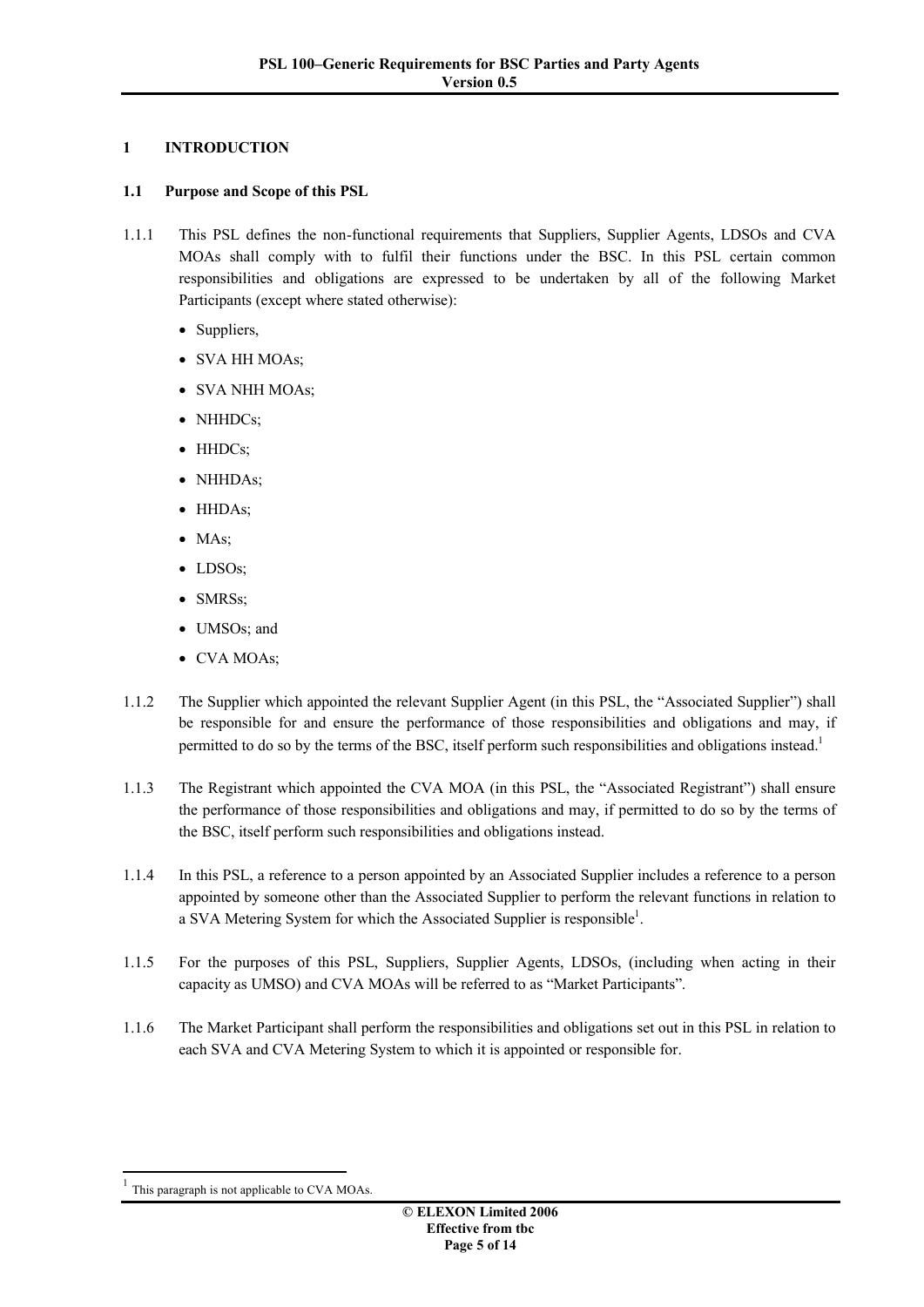#### <span id="page-5-0"></span>**1.2 BSC Provision**

1.2.1 If the provisions of this PSL are inconsistent with the provisions of the BSC, the provisions of the BSC shall prevail to the extent of such inconsistency.

| <b>Acronym / Term</b> | <b>Definition</b>                       |
|-----------------------|-----------------------------------------|
| <b>BSC</b>            | Balancing and Settlement Code           |
| <b>BSCCo</b>          | Balancing and Settlement Code Company   |
| <b>BSCP</b>           | Balancing and Settlement Code Procedure |
| CP                    | Change Proposal                         |
| <b>CSD</b>            | Code Subsidiary Document                |
| <b>CVA</b>            | <b>Central Volume Allocation</b>        |
| <b>HHDA</b>           | Half Hourly Data Aggregator             |
| <b>HHDC</b>           | Half Hourly Data Collector              |
| <b>LDSO</b>           | Licenced Distribution system Operator   |
| MA                    | Meter Administrator                     |
| <b>MOA</b>            | Meter Operator Agent                    |
| <b>NHHDA</b>          | Non-Half Hourly Data Aggregator         |
| <b>NHHDC</b>          | Non-Half Hourly Data Collector          |
| <b>PSL</b>            | Party Service Line                      |
| <b>SMRS</b>           | Supplier Meter Registration System      |
| <b>SVA</b>            | <b>Supplier Volume Allocation</b>       |
| <b>SVAA</b>           | <b>Supplier Volume Allocation Agent</b> |
| <b>UMSO</b>           | <b>Unmetered Supplies Operator</b>      |

#### <span id="page-5-1"></span>**1.3 Acronyms and Definitions**

1.3.1 Other acronyms and defined terms used in this PSL which are not defined shall have the meaning given to them in Section X of the BSC.

## <span id="page-5-2"></span>**2 SERVICE AND SYSTEM AVAILABILITY**

#### <span id="page-5-3"></span>**2.1 System Availability**

2.1.1 The Market Participant shall ensure that its systems availability is such that data is capable of being delivered within the timescales specified in the BSC and other Code Subsidiary Document (CSD), without detriment to the quality of the data delivered.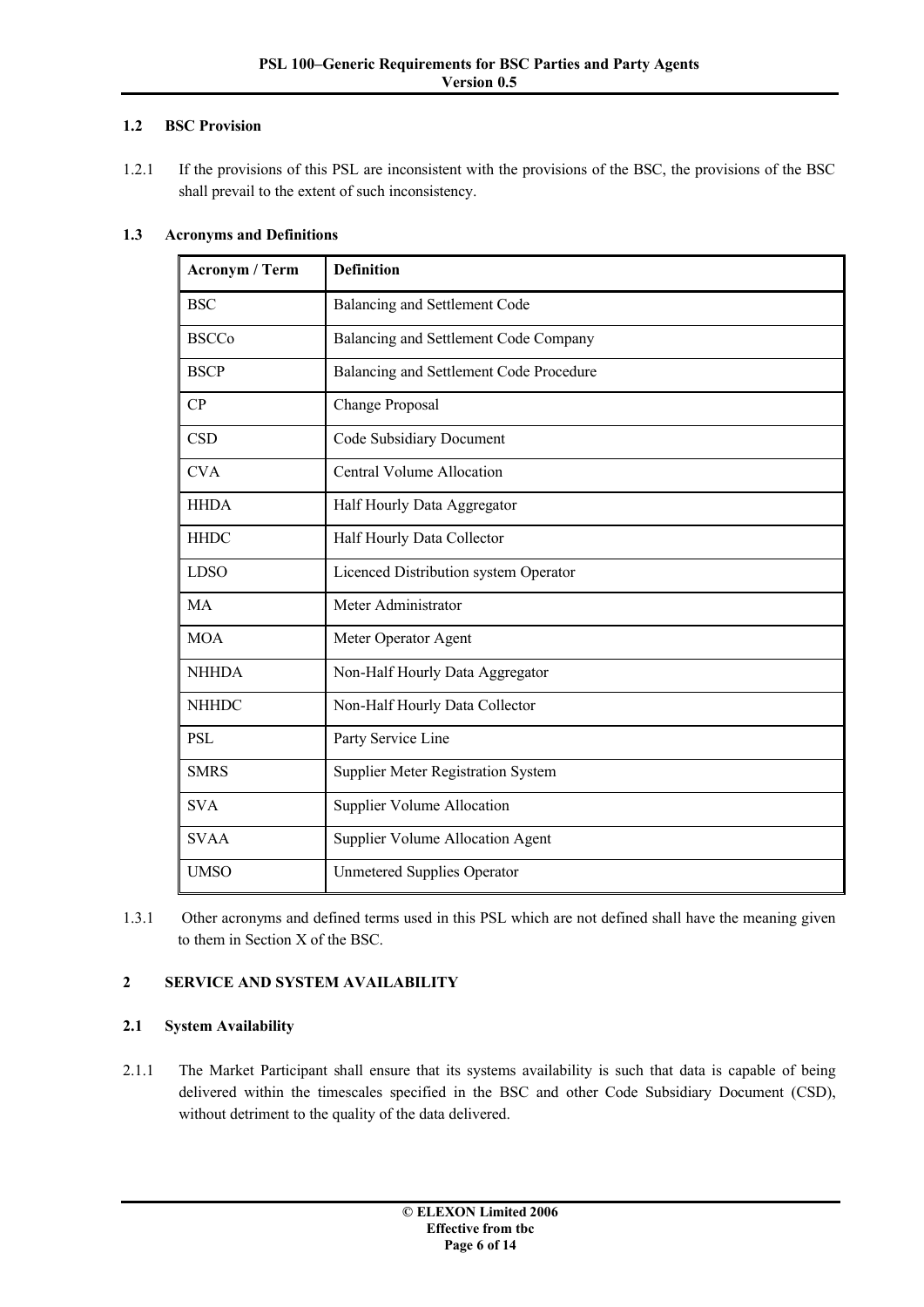#### <span id="page-6-0"></span>**2.2 Service Availability**

2.2.1 The Market Participant shall ensure that all the services described in the BSC and CSDs are performed by it in accordance with Good Industry Practice. In particular services shall be performed in a manner and within suitable time periods to allow other Market Participants to fulfil their obligations under the BSC in accordance with the Settlement Calendar.

#### <span id="page-6-1"></span>**2.3 Backup and Disaster Recovery**

- 2.3.1 The Market Participant shall develop and maintain plans and procedures for providing backup and recovery facilities in the event of a disaster. This will include plans and procedures for dealing with a disaster which affects its activities as a Market Participant. Such plans and procedures shall enable the Market Participant to continue to provide the service as a Market Participant for all of the roles it is Qualified to provide following a disaster, and to resume normal working practices as soon as reasonably practicable.
- 2.3.2 Without prejudice to any of the provisions of this PSL, the Market Participant shall take reasonable steps to avoid any disaster which might affect their services. If this is not possible they shall minimise the disruption and impact of the disaster by implementing plans and procedures as described in 2.3.1 for backup and recovery should the need arise to ensure that the Market Participant is able to continue to provide services as set out under the BSC and CSDs.

#### <span id="page-6-2"></span>**3 SECURITY/ACCESS**

#### <span id="page-6-3"></span>**3.1 Physical and Logical Security**

3.1.1 The Market Participant shall use reasonable endeavours to maintain the physical and logical security of all hardware and software used by it and all data and other information acquired or held by it in the performance of its duties under the BSC and CSDs in order to prevent data loss or corruption.

#### <span id="page-6-4"></span>**3.2 Security of Hardware Access**

- 3.2.1 The Market Participant will ensure that, for computerised systems, access to hardware shall be restricted appropriately (this includes restricting access to terminals, disk drives and cables).
- 3.2.2 The security of hardware shall be monitored by the Market Participant, using appropriate controls. It is expected that controls would include the following:
	- locked computer rooms;
	- restrictions on access to buildings containing computer equipment;
	- · restricted access to asset moving documents relating to the computer hardware; and
	- fire protection and safety equipment to protect hardware.

#### <span id="page-6-5"></span>**3.3 Security of Software Access**

3.3.1 The Market Participant will ensure that, for computerised systems access to software shall be restricted appropriately. This includes restricting systems level access (both locally and/or remotely), application level access and access to particular programs using effective passwords.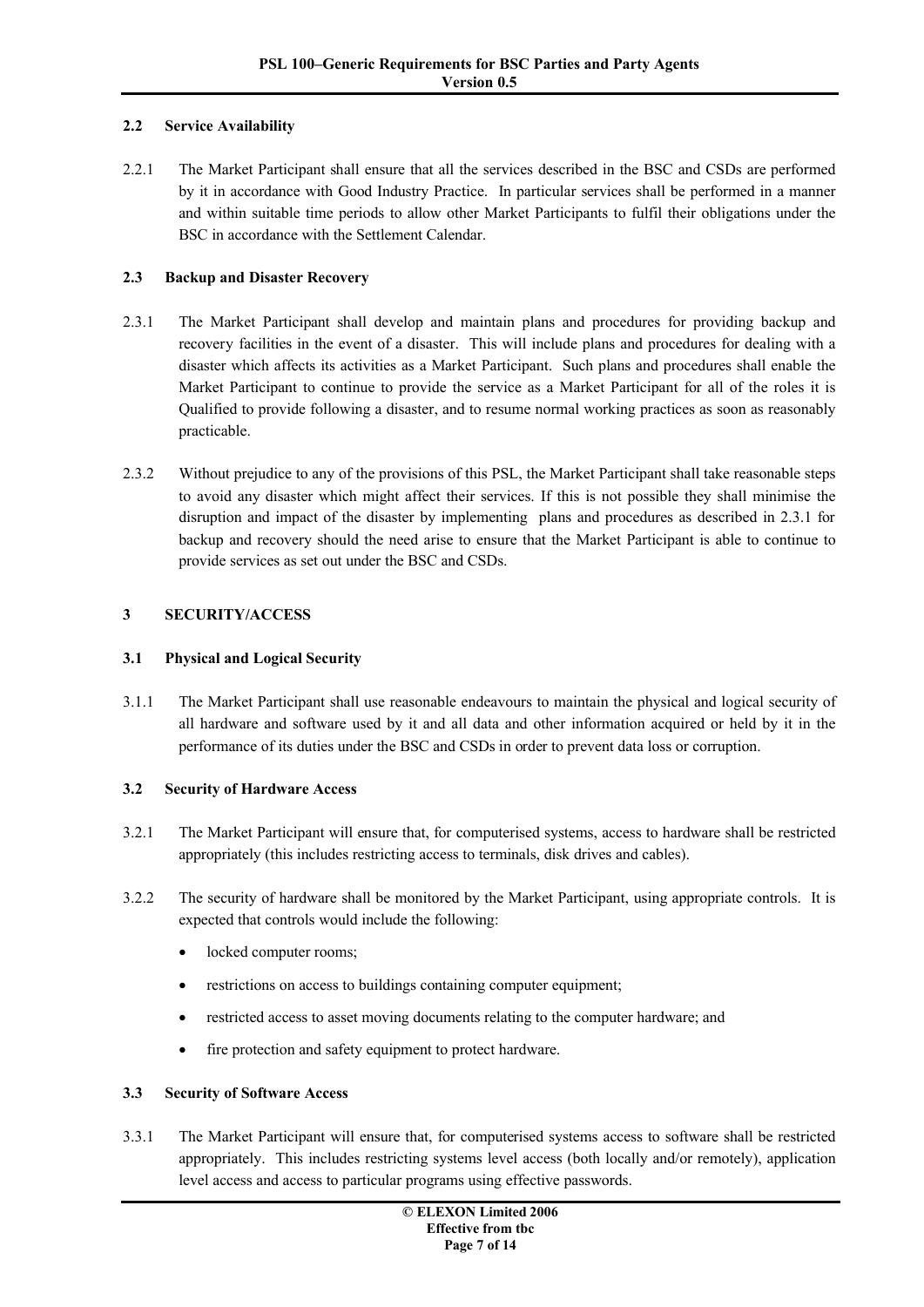- 3.3.2 The security of software shall be monitored by the Market Participant, using appropriate controls. It is expected that controls would include the following:
	- · password protection at system, application and program level, and if appropriate, at a more detailed level;
	- preventing users from accessing the operating system prompt:
	- monitoring of reports showing attempted and/or actual access violations:
	- tighter controls than those already stated over access to special system privileges;
	- authentication of remote access attempts:
	- · controls to safeguard the confidentiality and integrity of data passing over public networks;
	- restricted access to documents/systems forming part of the security system;
	- hardware/software mechanisms that can be independently evaluated to provide assurance that the system enforces the requirements of the security policy; and
	- audit trails kept and protected so that actions affecting security can be traced and attributed to the responsible party.

#### <span id="page-7-0"></span>**3.4 Access Controls**

- 3.4.1 The Market Participant will ensure that, controls shall exist to ensure that risk of intentional errors/fraud is minimised. Such controls should include mechanisms which ensure that access to data and documentary evidence is restricted to the appropriate individuals. Basic steps that would normally be expected to achieve adequate control in this area include:
	- a security policy communicated to all employees at the Market Participant's organisation and strongly endorsed by management;
	- · procedures in place to ensure periodic reviews of security policy;
	- · clear data ownership and ownership of all significant information assets including information, software, and physical assets; and
	- compliance with legal, contractual and Qualification requirements.
- 3.4.2 If computer systems are used by the Market Participant, controls should, in addition, include:
	- · restricting access to computer hardware being tangible computer equipment such as terminals, cables, disk drives, servers, disks and magnetic media (e.g. tapes);
	- restricting access to software being and computer programs and all user documentation in respect of such programmes, as well as systems level access, application level access and access to particular programs; and
	- restricting access to hard copy reports produced by the computer systems.
- 3.4.3 For computerised systems, controls need to cover the period during which the Market Participant's system is being developed and implemented, and the period of its operation. These controls must extend to system developers and system users.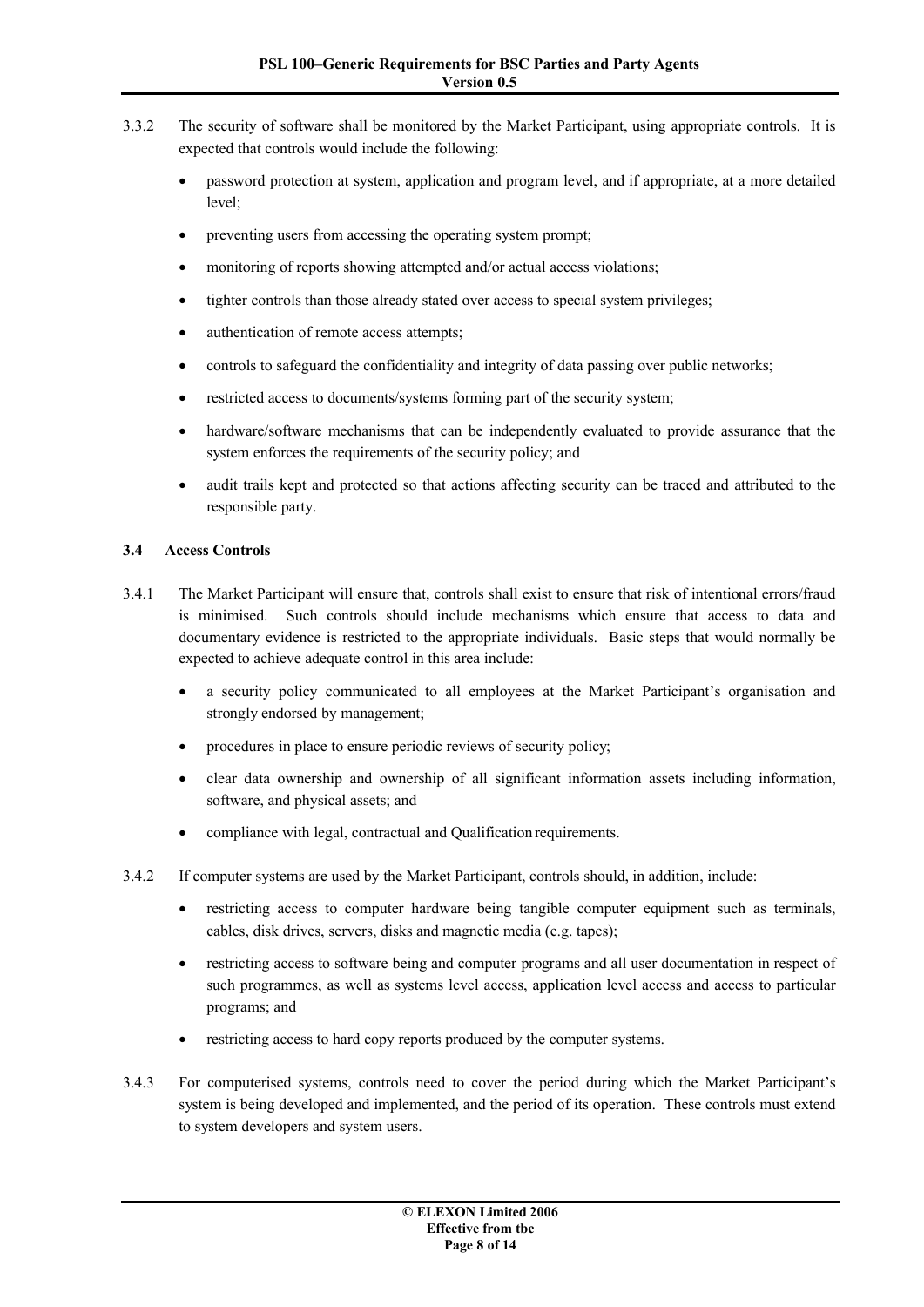3.4.4 An organisation that complies with BS7799-3 on Information Security Management Systems will normally achieve the required minimum level of security for computerised systems.

## <span id="page-8-0"></span>**4 DATA CONFIDENTIALITY**

#### <span id="page-8-1"></span>**4.1 General**

- 4.1.1 Apart from the data flows to third parties required or permitted under the BSC or any CSD, access to data held by the Market Participant relating to the discharge of its duties under this PSL should only be permitted for people employed by the Market Participant.
- 4.1.2 Controls should ensure that confidentiality requirements are also compliant with applicable statutory requirements.

#### <span id="page-8-2"></span>**4.2 Access to Non-Computerised Records**

- 4.2.1 For records which are not computerised access shall be restricted and controlled appropriately by the Market Participant. This includes ensuring that:
	- data is only made available to those parties legitimately entitled to receive it;
	- data is kept physically secure; and
	- data is adequately protected against risk of data loss against fire, water damage and theft.

#### <span id="page-8-3"></span>**5 PROCESSING**

#### <span id="page-8-4"></span>**5.1 Operational Controls**

- 5.1.1 Where the Market Participant uses computerised systems there shall be controls over such systems to ensure that processing operates efficiently and effectively.
- 5.1.2 Such controls would be expected to include:
	- · ensuring that the correct versions of the application files are available at the appropriate time to allow efficient processing;
	- scheduling of processes to ensure that processing is performed in the correct sequence;
	- procedures to allow recovery in the event of a processing failure;
	- procedures to "back out" erroneous changes to data caused by rogue programs;
	- operational maintenance of the computer system to ensure that it is kept secure; and
	- · scheduling of data processing to ensure that timetables are met and output data is available on-time.

#### <span id="page-8-5"></span>**5.2 Retention of Records**

5.2.1 The Market Participant must ensure that they have processes in place that are capable of maintaining data records together with the user ids of the persons creating or making changes to these records.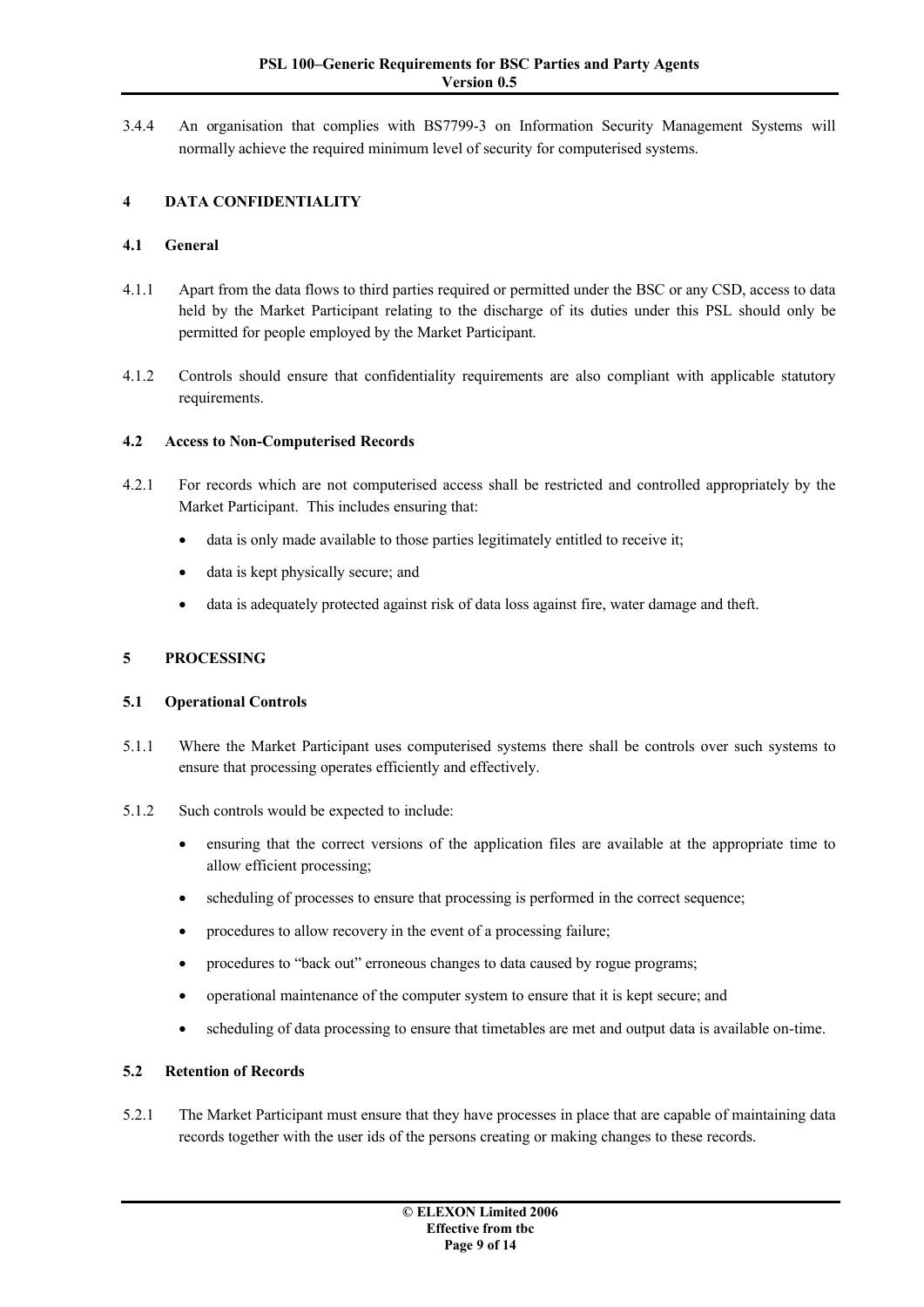5.2.2 These records must contain such cross references as are necessary to allow verification by tracing data through processing, forwards and backwards, conveniently and old software programs and hardware must, where necessary, be retained to enable these records to be accessed.

#### <span id="page-9-0"></span>**5.3 Processing Continuity - Risk**

- 5.3.1 The Market Participant shall ensure that there are controls in place to minimise risks to processing continuity (this will in part be met by adequate access restriction as described in section [3\)](#page-6-2).
- 5.3.2 Basic controls that would be expected include:
	- · a documented security policy, communicated throughout the Market Participant's organisation to all employees;
	- procedures to ensure periodic reviews of security policy;
	- monitoring of the performance of data processing systems with procedures available to deal with problems;
	- formal employment policy, including adequate documentation of the employment procedure, formal terms and conditions of employment and disciplinary procedures;
	- adequate training of all staff; and
	- adequate documentation of procedures, processes and, where appropriate, systems.
- 5.3.3 Where a computerised system is used by the Market Participant the following basic controls would also be expected:
	- virus detection and prevention measures, communicated to all users;
	- controls over computer operations to ensure that processing is executed in the correct sequence and that any dependencies between processes (e.g. waiting for a file to be available before starting a batch program) are correctly taken into consideration;
	- formal change control procedures;
	- appropriate maintenance arrangements for hardware and software;
	- system housekeeping procedures to maintain the integrity and availability of services;
	- support facilities, such as help desks; and
	- clear responsibilities and procedures for systems operation and maintenance.

#### <span id="page-9-1"></span>**5.4 Processing Continuity - Impact**

- 5.4.1 The Market Participant will ensure that sufficient controls shall exist to minimise the impact of unwanted cessation of processing including:
	- ensuring that data is correctly recovered and processing correctly resumed; and
	- ensuring that processing is resumed as soon as possible.
- 5.4.2 The Market Participant shall ensure that there are controls to ensure adequate recovery procedures for both short and long term interruptions of processing in any or all of the systems. In particular this will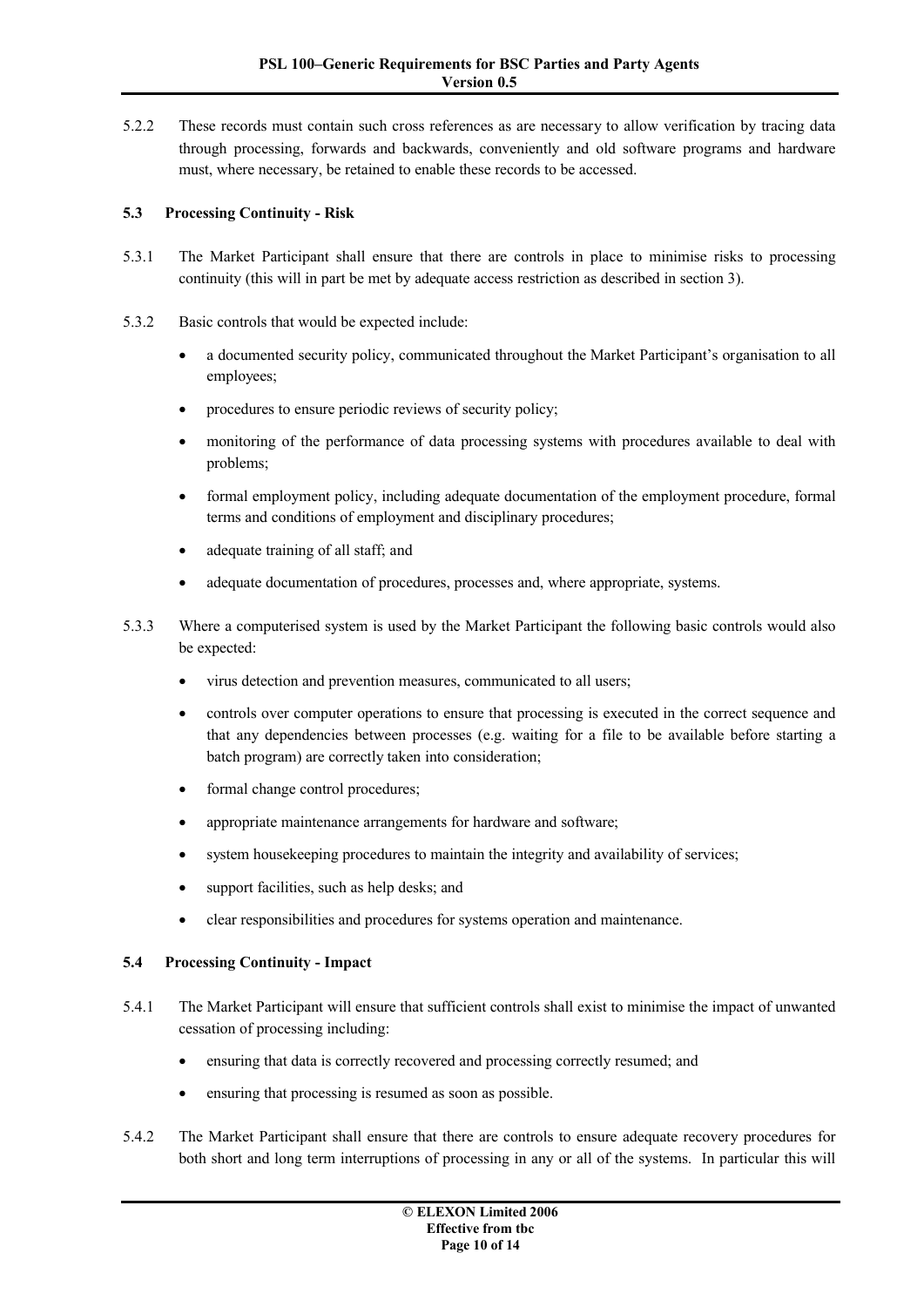prevent, where possible, or detect and correct any loss of transmitted data. In the case of computerised systems this would include all software and data, including archived data.

- 5.4.3 The service shall be capable of performing whatever retrospective processing may be needed to catch up with processing requirements after an interruption to processing.
- 5.4.4 Controls that would be expected include:
	- · a fully documented and tested disaster recovery plan in place (as described in Section 2.3); and
	- · procedures for the periodic review and testing of disaster recovery plans, which should be performed at least annually.
- 5.4.5 Where a computerised system is used by the Market Participant additional controls which would be expected include:
	- backups of programs and data to ensure essential data and software can be restored in the event of a disaster;
	- periodic testing of restoration of backed up data;
	- features within the database management system software to safeguard data integrity in the event of a system failure (such as transaction logging); and
	- insurance policies to cover hardware and communications.

#### <span id="page-10-0"></span>**5.5 Interface Controls**

- 5.5.1 The Market Participant will put controls in place to ensure input, processing, output and communications to other Market Participants are valid and may include the use of software validation checks and exception reporting to identify problems. Controls should include procedures to ensure that data is:
	- complete:
	- accurate; and
	- authorised.

#### <span id="page-10-1"></span>**6 CHANGE CONTROL**

#### <span id="page-10-2"></span>**6.1 Change Control – Qualified Systems[2](#page-10-4)**

6.1.1 The Market Participant shall ensure that any changes to its Qualified systems and processes are made and implemented only in accordance with its Qualified change management control process.

#### <span id="page-10-3"></span>**6.2 Change Control – All Systems**

6.2.1 Where the Market Participant develops computerised systems there shall be controls over the development of such systems to ensure that the system is correctly constructed and that the risk of unintentional errors arising from poor software, clerical procedures or for other reasons is minimised.

<span id="page-10-4"></span><sup>2</sup> This section is not applicable to LDSOs, except when operating as a SMRA or UMSO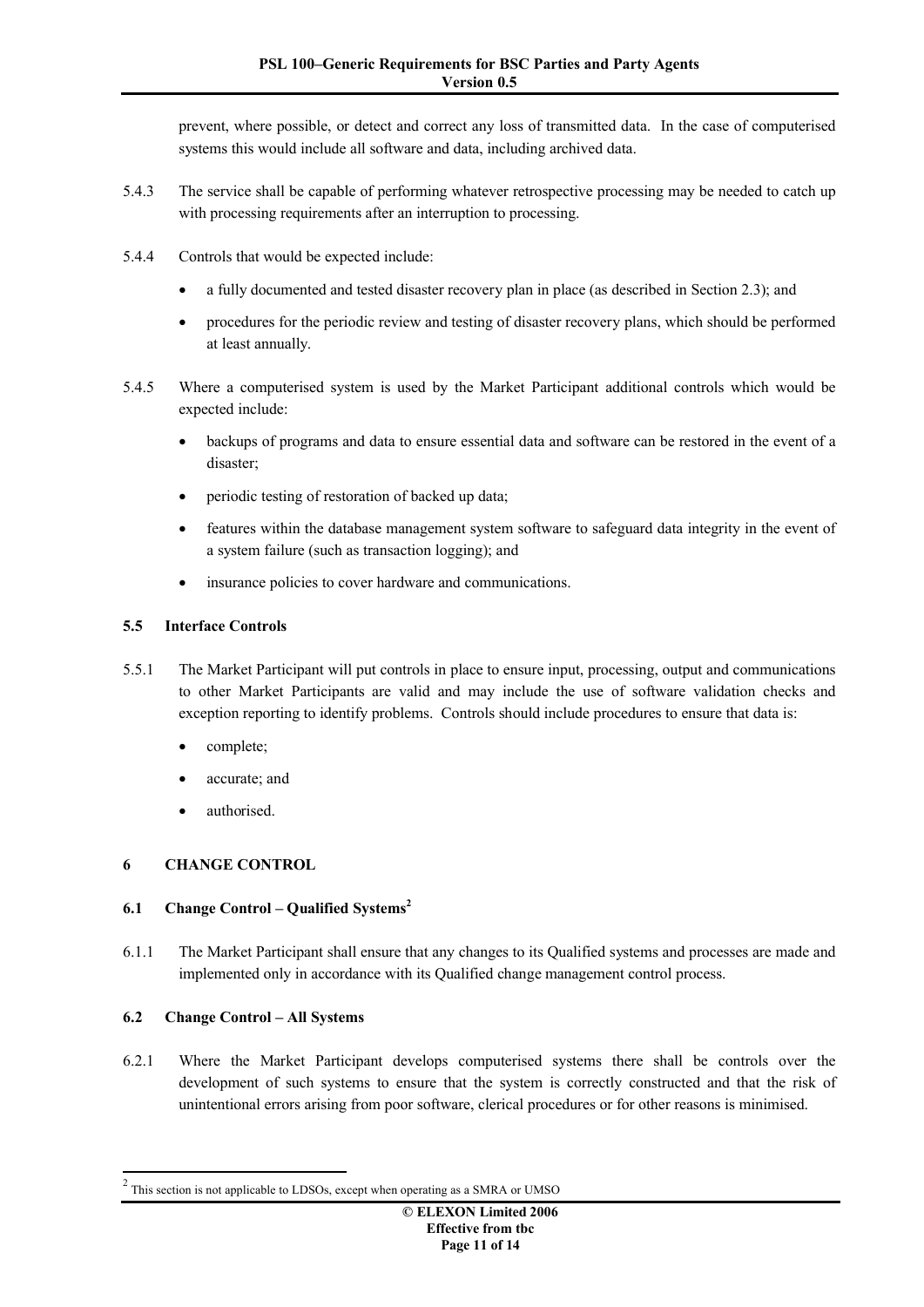- 6.2.2 The Market Participant shall prepare, maintain and update a change management document setting out its change management control procedures.
- 6.2.3 Where the Market Participant utilises computerised systems there shall be controls over systems to ensure that the risk of unintentional errors arising from incorrect implementation is minimised.

### <span id="page-11-0"></span>**7 COMMUNICATIONS**

#### <span id="page-11-1"></span>**7.1 Data Transfer Network[3](#page-11-5)**

- 7.1.1 Where directed by the relevant BSC Procedure Market Participants shall send and receive data and other information relating to its activities as a Market Participant in accordance with the SVA Data Catalogue.
- 7.1.2 Except to the extent otherwise specified by the BSC and relevant BSC Procedure, the Market Participant shall use the Managed Data Network for data transfers defined in this PSL and other CSDs to any third party unless an alternative method for data transfer is agreed with that third party for data transfer to that third party.
- 7.1.3 The Market Participant shall ensure that it acknowledges receipt of data received by it as Market Participant from a third party, on receipt of that data. The Market Participant shall ensure that any intended recipient receives the data despatched by the Market Participant.
- 7.1.4 If the Market Participant uses the Managed Data Network to receive or despatch data, its obligation to acknowledge receipt and to ensure receipt by the recipient shall be discharged when the Market Participant sends or receives an automatic acknowledgement generated by the Market Participant's or the recipient's Managed Data Network gateway.

#### <span id="page-11-2"></span>**7.2 Communication and Transmission Controls**

- 7.2.1 Where the Market Participant uses computerised systems there shall be controls over the transmission of data to ensure that the files are transmitted completely and accurately to the correct authorised recipient. Such controls would be expected to include:
	- checking that the file has been completely transmitted and received;
	- ensuring that the file transmitted has not had errors introduced by the transmission process;
	- · checking that the correct authorised party has received the file; and
	- · ensuring that if more than one authorised party receives data from the Market Participant, then each recipient obtains an exact copy of the data submitted.

## <span id="page-11-3"></span>**8 REQUIREMENTS FOR CONTROLS**

#### <span id="page-11-4"></span>**8.1 General**

- 8.1.1 All controls devised to meet the Panel requirements should:
	- effectively meet the relevant control objective(s):

<span id="page-11-5"></span><sup>3</sup> This section is not applicable to CVA MOAs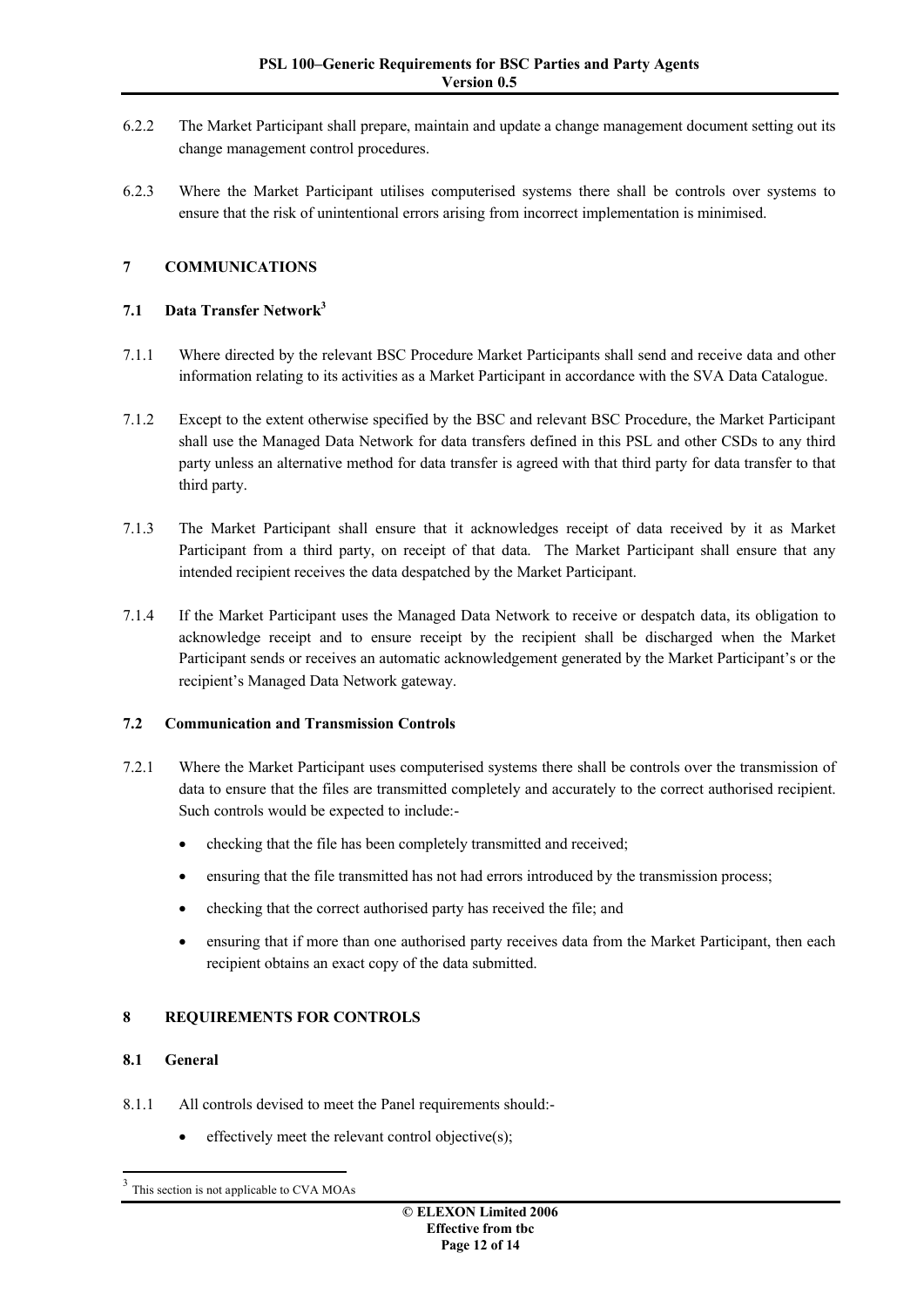- be operated effectively throughout the relevant period;
- be verifiable;
- have documented procedure; and
- have this operation recorded.
- 8.1.2 For example, if a particular control requires that a check is performed then there should be a record made whenever that check is performed so that the correct operation of the control can be verified.

#### <span id="page-12-0"></span>**9 PROCESSING AUDITABILITY**

#### <span id="page-12-1"></span>**9.1 General**

- 9.1.1 The Market Participant shall ensure that all processes which affect Settlement shall be verifiable. This means that:
	- · processes must be documented so that anyone wishing to verify the processing has a description of what it should be;
	- all processing must be recorded and these records must contain such cross references as are necessary to allow verification by tracing data through processing, forwards and backwards, conveniently; and
	- audit trails must be maintained as described in the BSC and relevant CSDs.

#### <span id="page-12-2"></span>**10 PROVISION OF DATA**

#### <span id="page-12-3"></span>**10.1 Provision of Data to BSCCo and Associated Suppliers**

- 10.1.1 The Market Participant shall provide other Market Participants and BSCCo with data and other information derived from its systems and processes within the timescales defined in the BSC and any relevant CSDs in order to enable the other Market Participant and/or BSCCo to satisfy its related obligations under the BSC and any relevant CSDs including this PSL. All such communications shall be date-time stamped by the Market Participant who is sending the data.
- 10.1.2 Supplier Agents shall provide their Associated Supplier with all the information necessary to enable the Associated Supplier to report at any time.

#### <span id="page-12-4"></span>**10.2 Provision of Data for resolution of Trading Disputes**

- 10.2.1 The Market Participant shall retain the Settlement data acquired or held by it for a minimum period of 40 months after the Settlement Day, the first 28 months of Settlement data being retained in a form capable of supporting a Volume Allocation Run and the remaining 12 months of Settlement data being retained in a form which can be supplied in 10 Business Days, if requested by the Panel, for input into an Extra-Settlement Determination.
- 10.2.2 In the event that Settlement data beyond 40 months after the Settlement Day is required to be retained in support of an Extra-Settlement Determination, the Market Participant shall retain the Settlement data relating to the Settlement Days as requested by the Panel.